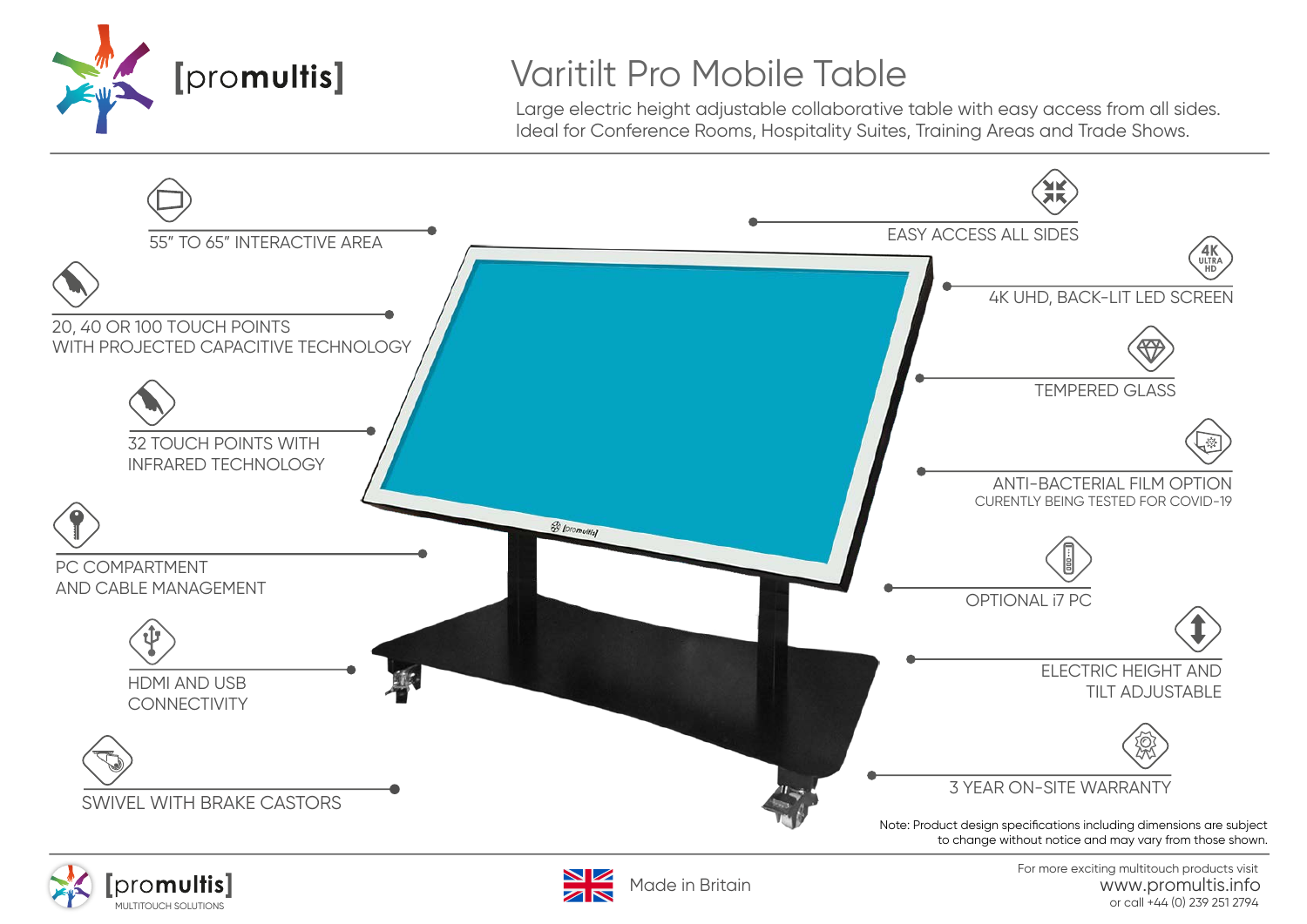**If you require an interactive, multitouch screen that is both mobile and has an easy to use configuration of screen height and angle then the Promultis Varitilt Pro is the solution.**

The Promultis Varitilt Pro is one of our most versatile products and is available in a variety of screen sizes from 43" all the way up to 65" with 4K UHD resolution. Utilising either Projected Capacitive or Infra-red touch technology. The real selling point with this range however, is it's flexibility and mobility!

The Promultis Varitilt Pro has height and tilt adjustment, the height elevation is adjusted by two powered columns to provide stability and finite adjustment. This allows the platform to be lifted, or lowered, effortlessly at the touch of a remote control. The Varitilt Pro also features fully powered tilt adjust. With its floor levelling castors, the Promultis Varitilt products can also be moved easily from room to room, much more convenient than a traditional wall mounted screen.

The mobility and adaptability afforded to the Varitilt really does set it apart from the competition. The fact that this product can be used as a very low table (improving accessibility for children and wheelchair users) or used as a high standing desk, or even tilted as a fully upright display or kiosk, means the Varitilt can be utilised in a wide variety of applications. The portability and flexibility of the Varitilt range has proven very popular in the education, SEN (Special Educational Needs), and the training market sectors.









#### **The flexible solution**

The ability to adapt the height and the angle of the unit depending on the room, the light and the number of people viewing the screen is unsurpassed by any other product. The ease of which the unit can be moved between rooms also makes the Varitilt very well suited to large establishments that require the flexibility of multi-room use.



### **Immerse Bespoke Interactive Software**

Promultis offers a bespoke software creation service where our software development team will create a multitouch interactive experience to run on your touch table. Visit our website at https://immerse.promultis. info/ for example applications and case studies.



## **Software options**

The Snowflake Suite Ultimate is perfect for education and training, its fully featured with over 52 apps, including presentation, creativity and productivity tools, as well as games. It is intuitive and easy to use and customisable to suit your needs.



### **Object Recognition Ready**

Object recognition is the ability to drop an interactive puck onto the screen and the screen to react to that object and display relevant content such as videos, pictures and graphics. Promultis offers an object recognition software service detailed on the Immerse website.



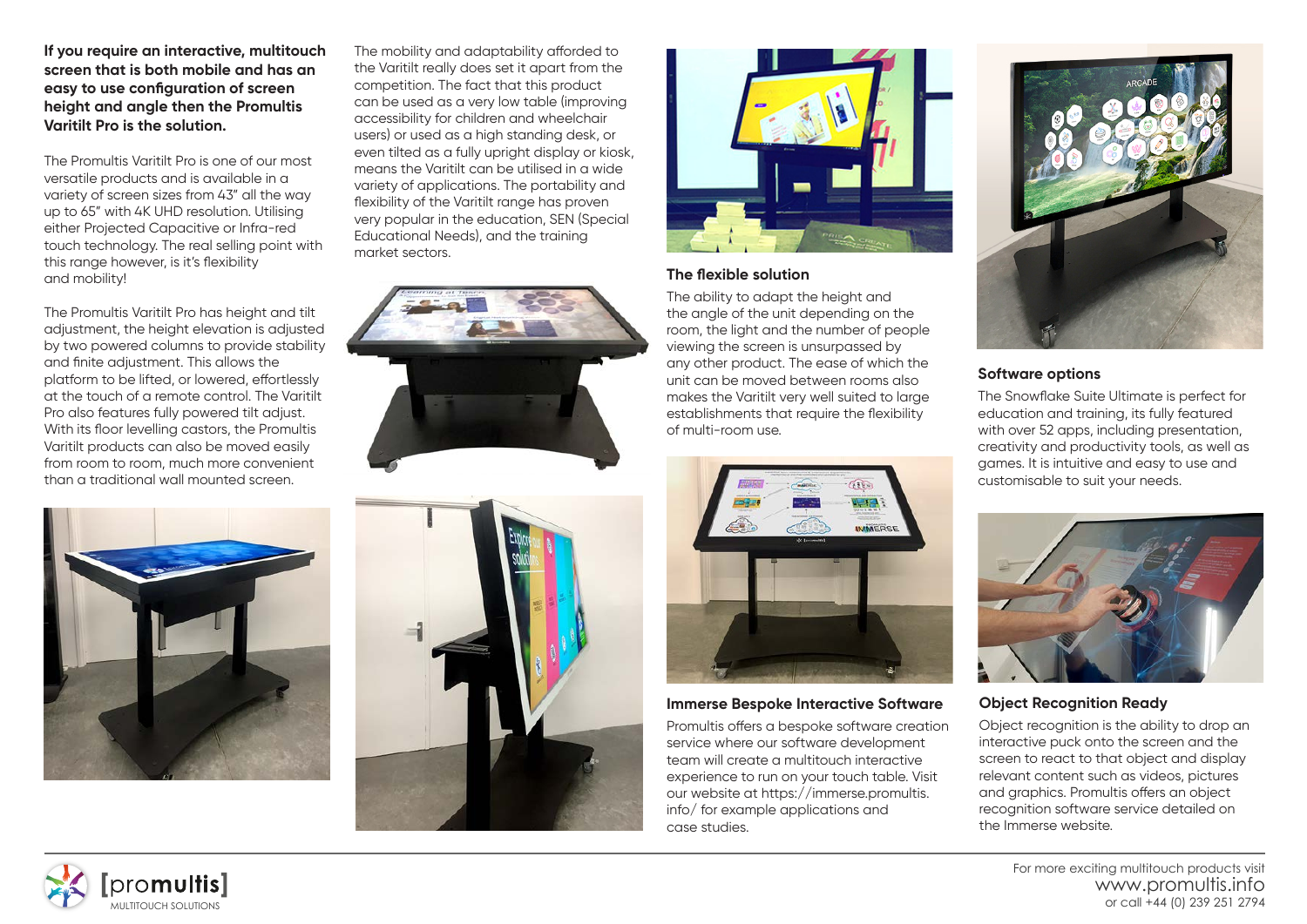| <b>CHASSIS FEATURES</b>                                       |                                                                          |  |
|---------------------------------------------------------------|--------------------------------------------------------------------------|--|
| <b>Materials</b>                                              | Aluminum                                                                 |  |
| Glass type                                                    | Toughened                                                                |  |
| Tray                                                          | Cable Mangement and PC shelf                                             |  |
| Mobility                                                      | 4 Professional Floor Levelling Castors                                   |  |
| <b>PANEL</b>                                                  |                                                                          |  |
| Interactive area                                              | 55"   65"                                                                |  |
| <b>Panel resolution</b>                                       | 1080p HD or 4K UHD                                                       |  |
| Native resolution                                             | 1920 x 1080 or 3840 x 2160 60Hz                                          |  |
| Brightness (nits)                                             | 450                                                                      |  |
| Contrast ratio                                                | 1500 to 1                                                                |  |
| Response time                                                 | 6 <sub>ms</sub>                                                          |  |
| Aspect ratio                                                  | 16x9                                                                     |  |
| Viewing angle                                                 | 178° / 178°                                                              |  |
| Pixel pitch                                                   | $0.744$ (mm)                                                             |  |
| <b>LCD Illumination</b>                                       | <b>Backlit LED</b>                                                       |  |
| Speaker                                                       | 10W x2                                                                   |  |
| <b>ENVIRONMENT</b>                                            |                                                                          |  |
| Operating temperature                                         | 50°F to 104°F (10°C to 40°C)                                             |  |
| <b>Operating Humidity</b>                                     | 10% to 80%, non-condensing                                               |  |
| <b>Storage Temperature</b>                                    | $-4^{\circ}$ F to 113 $^{\circ}$ F (-20 $^{\circ}$ C to 45 $^{\circ}$ C) |  |
| <b>Storage Humidity</b>                                       | 5% to 95%, non-condensing                                                |  |
| SHIPPED WITH                                                  |                                                                          |  |
| Cables                                                        | Power   USB   HDMI                                                       |  |
| Remote control                                                | Included                                                                 |  |
| User manual                                                   | Included                                                                 |  |
| <b>WARRANTY</b>                                               |                                                                          |  |
| 3 year on-site warranty as standard                           |                                                                          |  |
| Extended warranties and SLA's available at an additional cost |                                                                          |  |

| <b>INFRA RED TOUCH</b>            |                                                                       |  |
|-----------------------------------|-----------------------------------------------------------------------|--|
| <b>Touch Points</b>               | 32                                                                    |  |
| Touch sensitive to                | Finger, Opaque object, Stylus                                         |  |
| <b>Sunlight Sensitivity</b>       | Can be used in direct sunlight                                        |  |
| Interpolation                     | 32,768x32,768                                                         |  |
| Response time                     | Repeated touch <6ms                                                   |  |
| <b>Drift</b>                      | None                                                                  |  |
| Temperature                       | $-20^{\circ}$ C~60 $^{\circ}$ C                                       |  |
| Accuracy                          | ±2mm                                                                  |  |
| Interface                         | $USB-2$                                                               |  |
| <b>Relative Humidity</b>          | 10%~90%RH                                                             |  |
| Supported                         | OS Windows, MAC, Linux, Android                                       |  |
| <b>PROJECTED CAPACITIVE</b>       |                                                                       |  |
| Detection method                  | <b>Projected Capacitive</b>                                           |  |
| Input method                      | Finger and gloved finger                                              |  |
| Number of simultaneous<br>touches | 40 or 100                                                             |  |
| Noise Shielding                   | DISPLAX XTR-Shield™ Plus, a<br>proprietary noise filtering technology |  |
| Aspect ratio                      | 16:9                                                                  |  |
| Controller                        | Printed circuit board with mini USB<br>connector                      |  |
| Adhesive                          | Permanent                                                             |  |
| Interface                         | <b>HID</b>                                                            |  |
| OS with multitouch                | Windows 8.1, 8, 7, 10: Ubuntu 12.04;<br>Android: Chrome OS            |  |
| OS with single touch              | Mac OS X Yosemite                                                     |  |
| OS with mouse emulation           | Spinetix Media Player HMP 200                                         |  |
| Data connectivity                 | <b>USB 2.0</b>                                                        |  |
| Touch accuracy                    | 1mm absolute                                                          |  |

| <b>PERFORMANCE</b>               |                                            |
|----------------------------------|--------------------------------------------|
| Substrate thickness              | Up to 6mm                                  |
| Touch response                   | 5 milliseconds                             |
| Calibration                      | Available using control panel:<br>no drift |
| <b>POWER CONSUMPTION</b>         |                                            |
| Average power<br>consumption (P) | USB powered @ 5V                           |
|                                  | Peak consumption: 410 mA                   |
|                                  | Operation consumption: 370mA               |
| <b>RELIABILITY</b>               |                                            |
| Operating temperature range      | $-20^{\circ}$ C to $70^{\circ}$ C          |
| Operating humidity range         | 0% to 96%                                  |
| Life time expectancy             | Unlimited                                  |
| Controller life time expectancy  | 1 million hours                            |

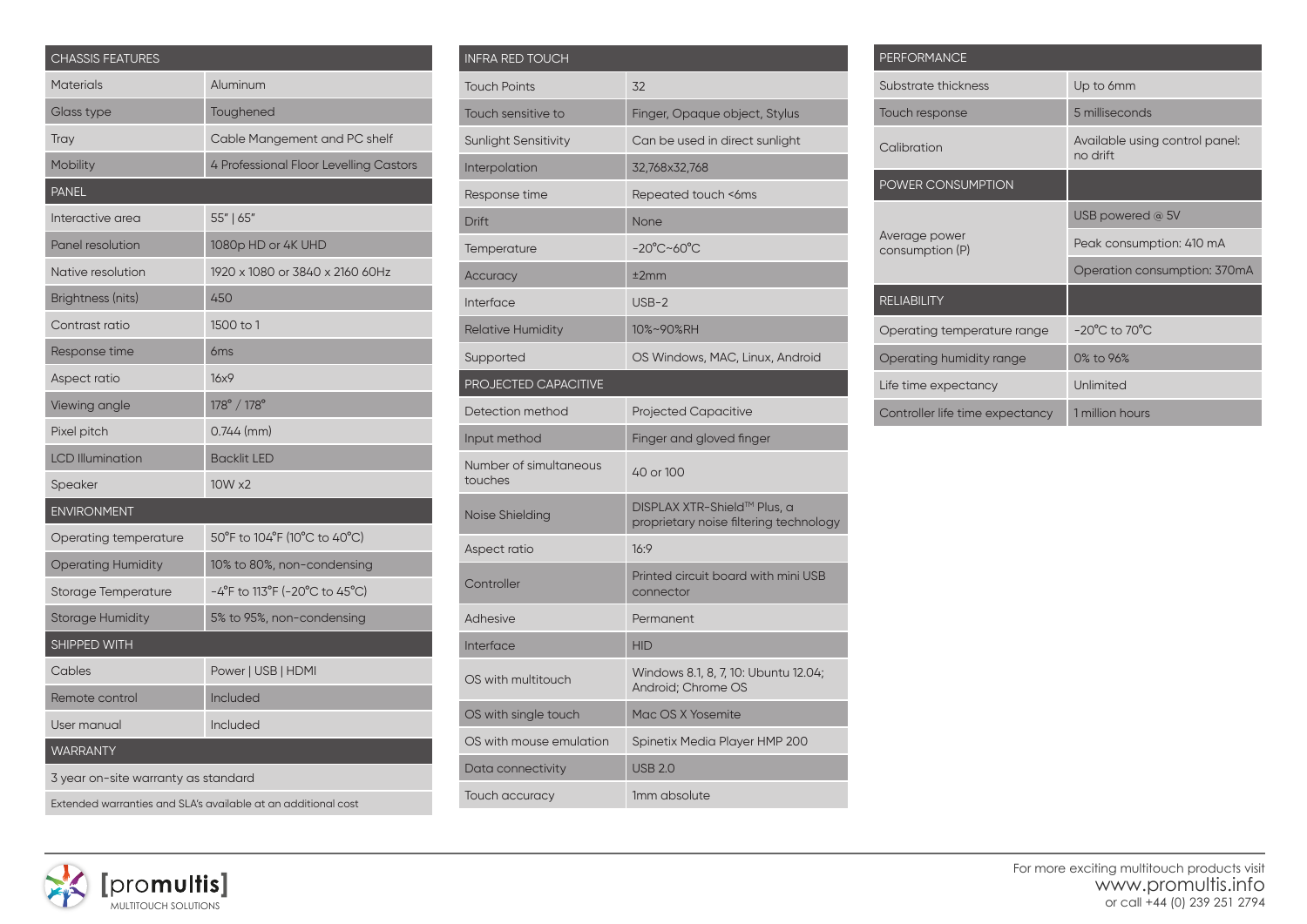

## Varitilt Pro with 55" interactive area







For more exciting multitouch products visit www.promultis.info promultis |<br>Made in Britain britain brows www.promultis.info<br>or call +44 (0) 239 251 2794<br>or call +44 (0) 239 251 2794